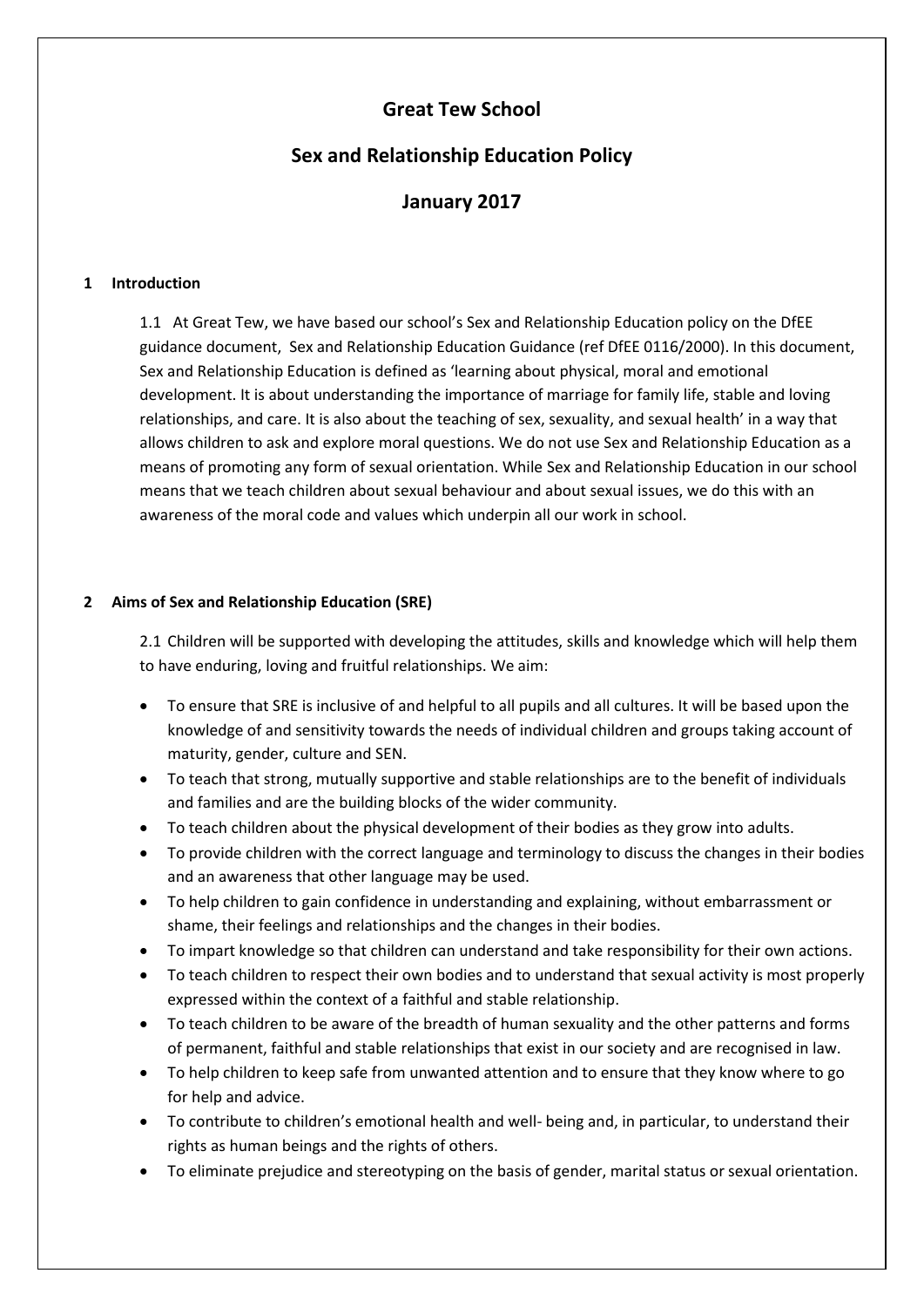## **3 Context**

3.1 We teach SRE in the context of the school's aims and values in the belief that:

- SRE should be taught in the context of marriage, committed relationships and family life;
- SRE is part of a wider social, personal, spiritual and moral education process;
- children should be taught to have respect for their own bodies;
- children should learn about their responsibilities to others, and be aware of the consequences of sexual activity;
- it is important to build positive relationships with others, involving trust and respect;
- children need to learn the importance of self-control.

#### **4 The Learning Environment**

4.1 If children are to have good relationships, they need to understand their own feelings and motivations, their attitudes and beliefs and the impact they have on others. They need to respect other people's beliefs and to respect similarities and differences so long as these differences do not impact on the rights of others. The school and classroom will provide an environment which is safe, supportive and respectful. Children's views and needs will be respected and they will not be judged or ridiculed. Nobody will be expected to give details about their own experience and all discussions will be confidential. If however, during discussions, the teacher believes a child may be at risk, normal child protection procedures will be followed.

## **5 Parents/Carers Support Involvement and Consultation**

5.1 The school is well aware that the primary role in children's SRE lies with parents and carers. We wish to build a positive and supporting relationship with the parents of children at our school through mutual understanding, trust and co-operation. In promoting this objective we:

- inform parents about the school's SRE policy and practice;
- answer any questions that parents may have about the SRE of their child;
- take seriously any issue that parents raise with teachers or governors about this policy or the arrangements for SRE in the school;
- encourage parents to be involved in reviewing the school policy and making modifications to it as necessary;
- inform parents about the best practice known with regard to SRE, so that the teaching in school supports the key messages that parents and carers give to children at home. We believe that, through this mutual exchange of knowledge and information, children will benefit from being given consistent messages about their changing body and their increasing responsibilities.

5.2 Parents have the right to withdraw their child from all or part of the SRE provided at school except for those parts included in the statutory National Curriculum (such as the biological aspects of human growth and reproduction that are essential elements of National Curriculum Science). . If a parent wishes their child to be withdrawn from SRE lessons, they should discuss this with the headteacher, and make it clear which aspects of the programme they do not wish their child to participate in.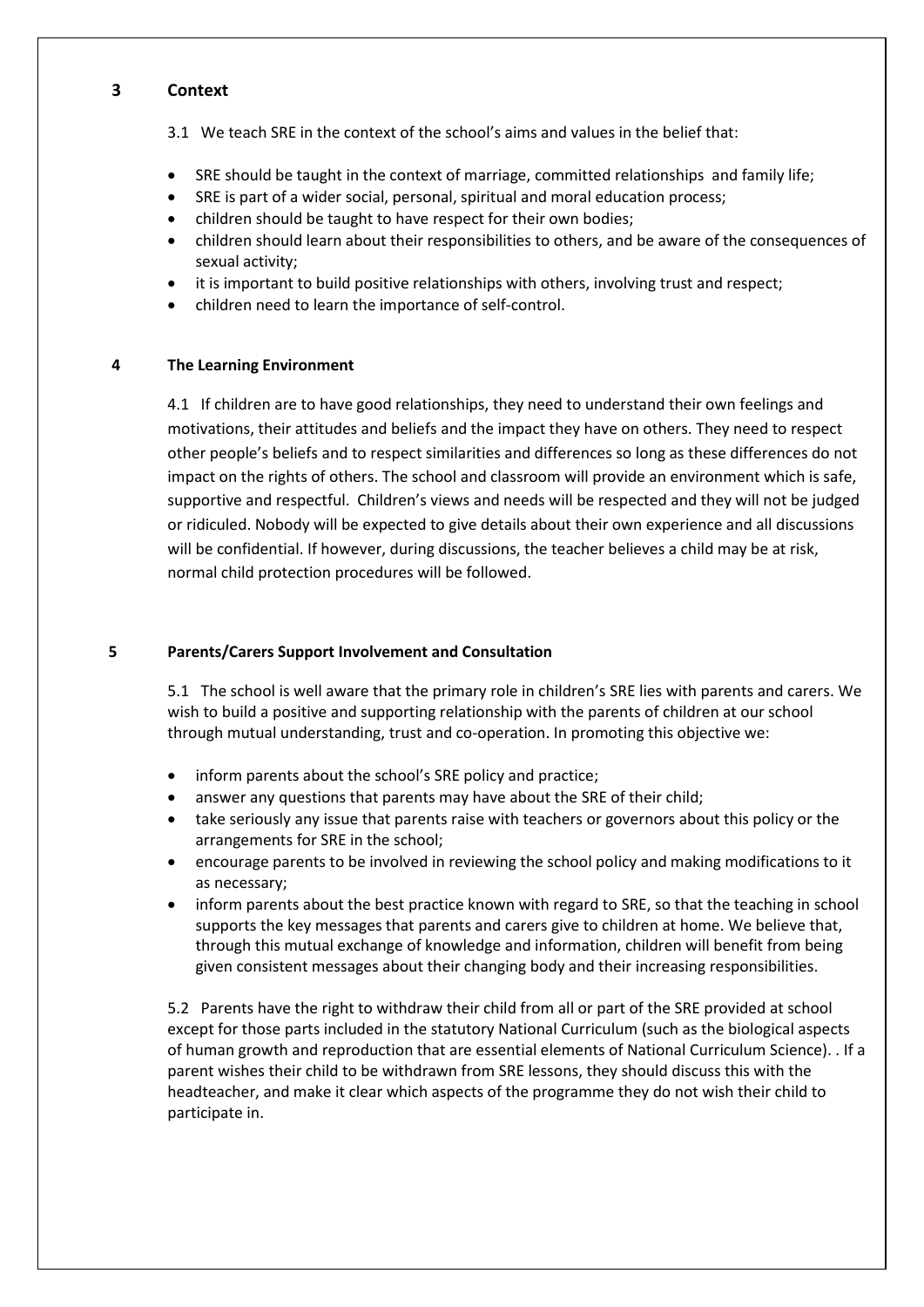#### **6 Teaching Strategies**

6.1 The teacher will establish ground rules before lessons in order to make an appropriate atmosphere for SRE.

- Children will be free to take an active part in the discussion, if they wish to, or to listen without contributing if they prefer.
- Correct names for parts of the body will be used although common names may be referred to and explained.
- Meanings of words will be explained in a sensible and factual way.
- Each person's views and beliefs will be respected and listened to.
- Children should feel comfortable and confident to ask any questions they may have within a safe and familiar environment.
- No one (teacher or pupil) will have to answer personal questions.
- Misunderstandings will be corrected sensitively.

# **6.2 Discussions**

Research has shown that discussions are an effective method for SRE. Structured discussions draw on existing knowledge, make sense of new information and give children an opportunity to practice their social and personal skills. A key aspect of successful discussion is the opportunity to reflect on learning and consider what actions they may take in certain situations.

### **6.3 Videos**

Pictures can take the place of a thousand words but they must be used carefully and should usually be followed by a discussion. Videos will be chosen carefully and sections viewed at appropriate times to make the content more relevant.

# **6.4 Discussing stereotypes**

Stereotypes will be acknowledged and discussed. This will include discussing media images about teenagers, idealised body types and relationships.

# **6.5 Dealing with difficult questions**

Teachers will respond to children's questions sensitively and at an appropriate level. Teachers must be careful to respond only to the question that was asked and not to anticipate that children want to know more than they have asked about. Particularly explicit questions do not have to be answered directly. The teacher may tell the child that her/his question will be answered but that some time is needed to consider or reflect upon the question. Teachers might seek advice from the head, PHSE advisor if they are unsure about how to respond. Some questions may be answered on an individual basis rather than in front of the class.

# **7 The Content of SRE at Great Tew**

# **7.1 Foundation Stage**

Children will learn about:

- Significant people in their lives.
- Their moods and feelings.
- Loss and mourning.
- Friendships and ways of resolving conflicts.
- Their body and other people's: similarities and differences.
- Growth cycles in plants and animals.
- How their bodies are changing and in particular how they have changed since they were babies.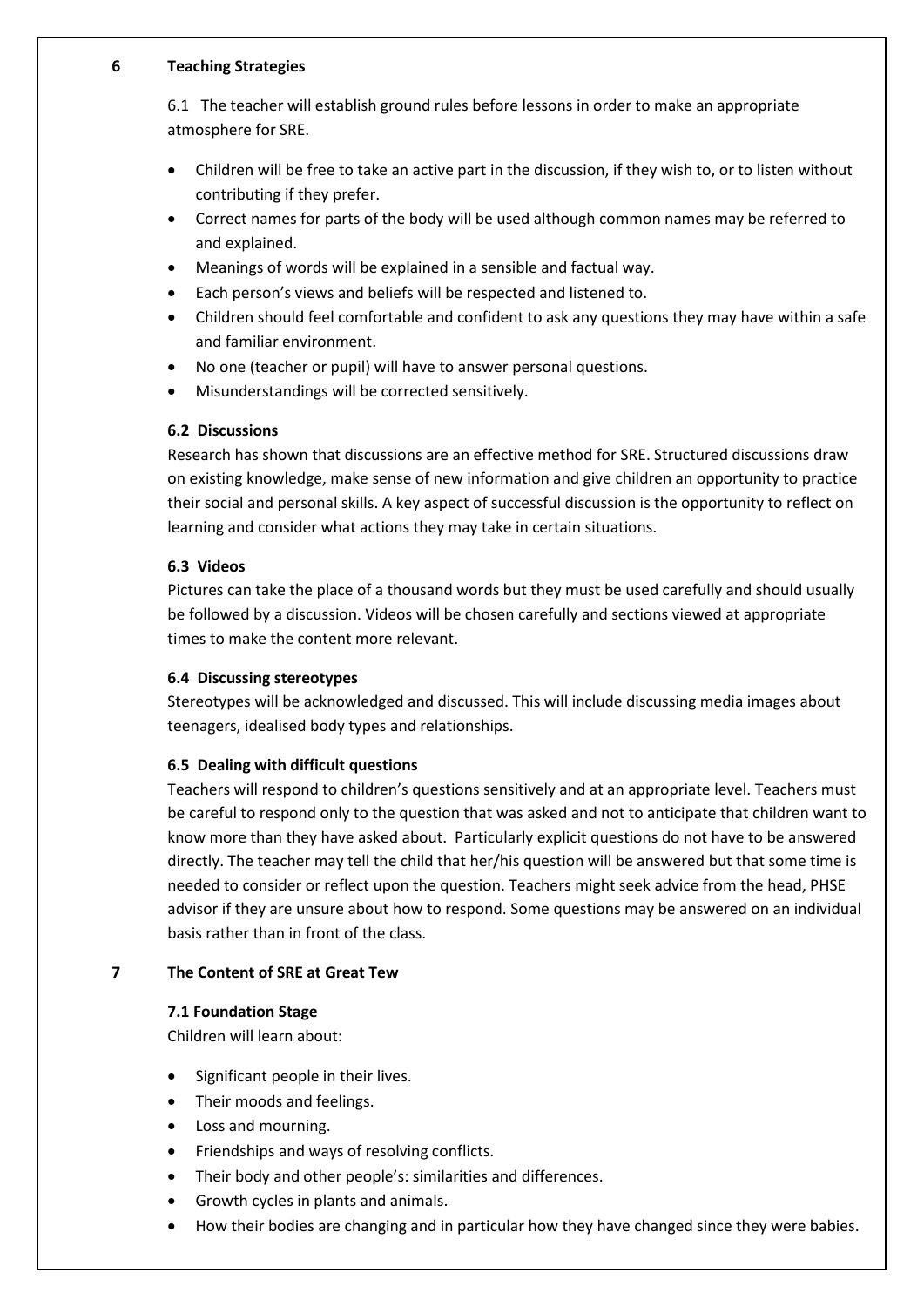# **7.2 Key Stage One**

- How we know if things are living or not living.
- Life cycles of plants and animals.
- Name parts of body, and know that there are different parts of the body related to being male or female.
- Humans produce babies that grow into children and adults who may have babies of their own.
- Treat living things with care.
- Personal safety.
- That we have rights over our own bodies which others should not violate.
- How to eat healthily and keep our bodies safe in the sun.
- Talking about feelings and emotions, appreciating ways in which we live and work together, valuing each other and ourselves.
- How to resolve conflict and make amends when we fall out.

### **7.3 Key Stage Two**

7.3.1 Pupils are taught some aspects of SRE as part of the statutory National Curriculum for Science.

- That there are life processes common to all animals.
- The main stages of the human life cycle. This does not include specific details of sexual reproduction but does include puberty in Year Five.

7.3.2 Specific SRE sessions are based on the DfEE Guidance on Sex and Relationship Education 2000. These lessons will generally take place in the last term of year six.

- Naming parts of the body and describing how their bodies work (including how a baby is conceived and born).
- Knowing what sorts of changes will happen to their bodies as they move through puberty.
- Knowing how best to protect themselves and ask for help.
- Knowing about the law and sexual activity.
- Developing confidence in talking about feelings and relationships.
- Knowing that most cultures place great importance on sexual relationships that are developed in long term responsible loving relationships.

7.3.3 The children will be taught the specific aspects of human reproduction at the end of year six as part of their preparation for transfer to secondary school. This may include work on smoking, drugs and alcohol, personal safety and dealing with peer pressure. Their class teacher or the Head Teacher will teach the children, although we might make use of the school nurse for some sessions.

# **8 The role of other members of the community**

8.1 We encourage other valued members of the community to work with us to provide advice and support to the children with regard to health education. In particular, members of the Local Health Authority, such as the school nurse and other health professionals, give us valuable support with our SRE programme. Other people that we may call on include local clergy, social workers and youth workers.